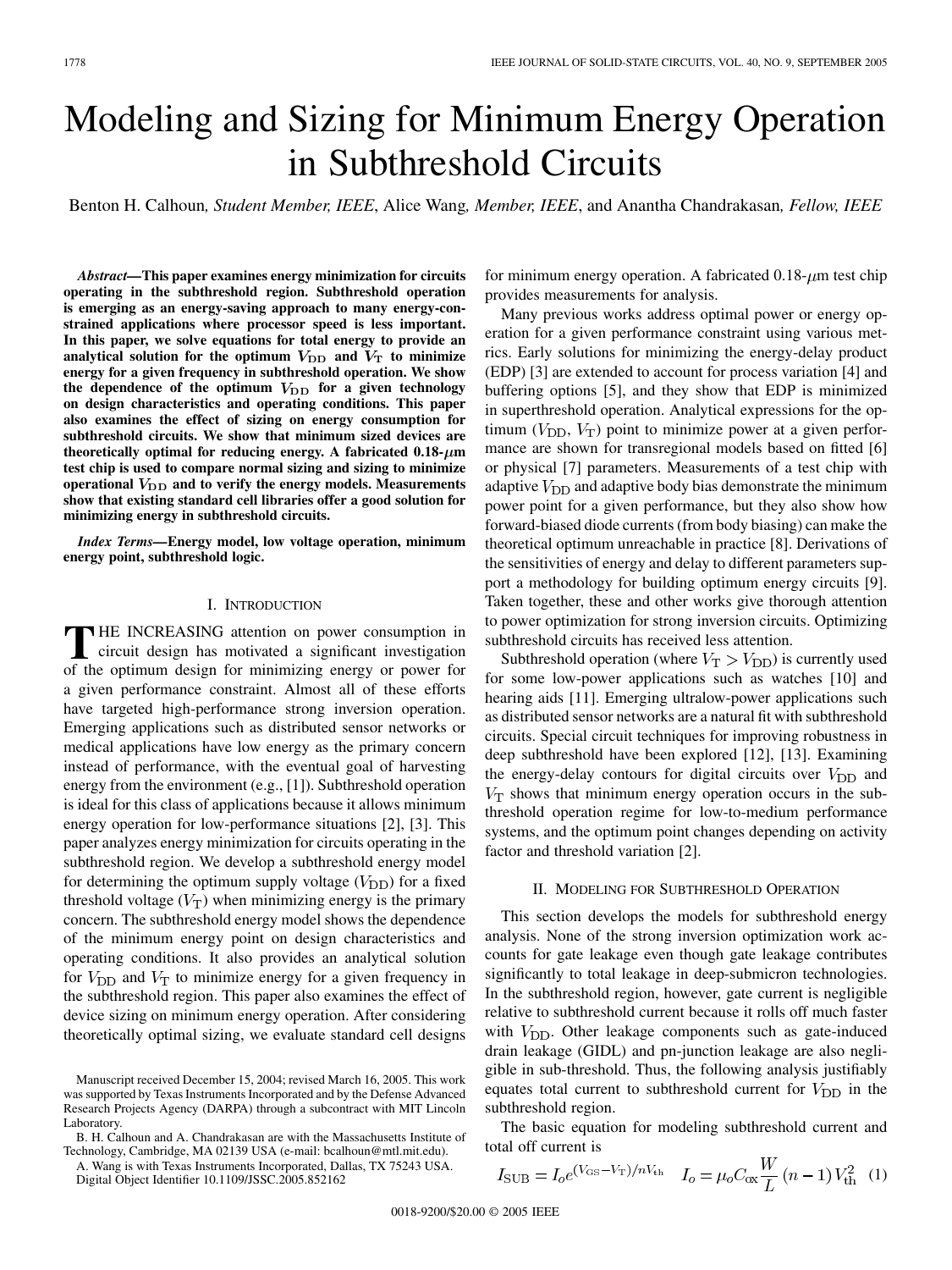where *n* is the subthreshold slope factor  $(1 + C_d/C_{ox})$ , and  $V_{th}$ is  $kT/q$ . The model we develop uses fitting parameters that are normalized to a characteristic inverter in the technology of interest. Equation (2) shows the propagation delay of a characteristic inverter with output capacitance  $C_q$  in subthreshold:

$$
t_d = \frac{KC_g V_{\text{DD}}}{I_{o,q}e^{(V_{\text{GS}} - V_{\text{T},g})/nV_{\text{th}}}}
$$
(2)

where  $K$  is a delay fitting parameter. The expression for current in the denominator of (2) models the *on* current of the characteristic inverter, so it accounts for transitions through both nMOS and pMOS devices. Unless the pMOS and nMOS are perfectly symmetrical, the terms  $I_{o,g}$  and  $V_{\mathrm{T},g}$  are fitted parameters that do not correspond exactly with the MOSFET parameters of the same name. Operational frequency is simply

$$
f = \frac{1}{t_d L_{\rm DP}}\tag{3}
$$

where  $L_{\text{DP}}$  is the depth of the critical path in characteristic inverter delays. Dynamic  $(E_{\text{DYN}})$ , leakage  $(E_L)$ , and total energy  $(E_T)$  per cycle are expressed in (4)–(6) [[14\]](#page-7-0), assuming rail-to-rail swing ( $V_{\text{GS}} = V_{\text{DD}}$  for *on* current).

$$
E_{\text{DYN}} = C_{\text{eff}} V_{\text{DD}}^2 \tag{4}
$$
  
\n
$$
E_L = W_{\text{eff}} I_{o,g} e^{-V_{\text{T},g}/nV_{\text{th}}} t_d L_{\text{DP}} V_{\text{DD}} \tag{4}
$$

$$
=W_{\text{eff}}KC_{g}L_{\text{DP}}V_{\text{DD}}^{2}e^{-V_{\text{DD}}/n_{V_{\text{th}}}}
$$
(5)  

$$
E_{T} = E_{\text{DYN}} + E_{L}
$$

$$
=V_{\rm DD}^2 \left( C_{\rm eff} + W_{\rm eff} K C_g L_{\rm DP} e^{-V_{\rm DD}/nV_{\rm th}} \right). \quad (6)
$$

Equations (4)–(6) extend the expressions for current and delay of an inverter to arbitrary larger circuits. This extension sacrifices accuracy for simplicity since the fitted parameters cannot account for all of the details of every circuit. Thus,  $C_{\text{eff}}$  is the average effective switched capacitance of the entire circuit, including the average activity factor over all of its nodes, short circuit current, glitching effects, etc. To calibrate the model,  $C_{\text{eff}}$  is estimated by measuring average supply current for an average simulation and solving  $C_{\text{eff}} = I_{\text{avg}} / (fV_{\text{DD}})$ . W<sub>eff</sub> estimates the average total width, relative to the characteristic inverter, that contributes to leakage current.  $W_{\text{eff}}$  is determined by simulating the circuit's steady-state leakage current and normalizing to the characteristic inverter. Since  $W_{\text{eff}}$  is a function of circuit state, averaging the circuit leakage current for simulations over many states improves the total leakage estimate. Simulating to exercise the circuit's critical path provides the logic depth,  $L_{\text{DP}}$ . Solving this set of equations provides a good estimate of the optimum for the average case and shows how the optimum point depends on the major parameters.

Differentiating (6) and equating to 0 allows us to solve for  $V_{\text{DDopt}}$ 

$$
\frac{\partial E_T}{\partial V_{\text{DD}}} = 2C_{\text{eff}}V_{\text{DD}} + 2W_{\text{eff}}L_{\text{DP}}KC_gV_{\text{DD}}e^{-V_{\text{DD}}/nV_{\text{th}}}
$$

$$
+ \frac{-W_{\text{eff}}L_{\text{DP}}KC_gV_{\text{DD}}^2}{nV_{\text{th}}}e^{-V_{\text{DD}}/nV_{\text{th}}} = 0. \quad (7)
$$

The analytical solution for  $V_{\text{DDopt}}$  is given in (8), with the constraint in (9):

$$
V_{\text{DDopt}} = nV_{\text{th}}(2 - \text{lambert}W(\beta))\tag{8}
$$



Fig. 1. Model versus simulation of FIR filter showing minimum energy point and contribution of active and leakage energy. Inset shows  $I_{\text{LEAK}}$  and  $T_D$  effect on  $E_L$ . Markers are simulation values, lines are model [[7\]](#page-7-0). Analytical solution from (8) and (6) is shown.

$$
\beta = \frac{-2C_{\text{eff}}}{W_{\text{eff}}L_{\text{DP}}KC_g}e^2 > -e^{-1}.
$$
 (9)

The Lambert W function,  $W = \text{lambda}W(x)$ , gives the solution to the equation  $We^{W} = x$ , just as  $W = \ln x$  is the solution to  $e^W = x$  [\[15](#page-7-0)]. Now, substituting (2) into (3) allows us to solve for the  $V_{\text{Topt}}$  to achieve a given f

$$
V_{\rm Topt} = V_{\rm DDopt} - nV_{\rm th} \ln \left( \frac{f K C_g L_{\rm DP} V_{\rm DDopt}}{I_{o,g}} \right). \tag{10}
$$

If the argument to the natural log in (10) exceeds 1, then the assumption of subthreshold operation no longer holds because  $V_{\text{T}^{0}$   $\leq$   $V_{\text{DD}}$ . This constraint shows that there is a maximum achievable frequency for a given circuit in the subthreshold region. Equations (8) and (10) give the optimum supply voltage and threshold voltage for a subthreshold circuit consuming the minimum energy for a given frequency. Some ultralow-power applications, such as energy scavenging sensor nodes, might consider minimizing energy to be more important than any performance requirement. Assuming a standard technology where  $V<sub>T</sub>$  is fixed (i.e., no triple wells for body biasing), the problem becomes finding the optimum  $V_{\text{DD}}$  to minimize energy per operation for a given design. The optimum  $V_{\text{DD}}$  for minimizing energy per cycle in this scenario still is given by (8), and the optimum frequency is given by (3) at  $V_{\text{DDopt}}$ .

Fig. 1 shows the energy profile of an 8-bit, 8-tap parallel programmable FIR filter versus  $V_{\text{DD}}$ . The contributions of active and leakage energy are both shown. The lines on the plot show the results of numerical equations using a transregional current model [[6\]](#page-7-0), and the markers show the simulation values. The analytical solution (small star) matches the numerical model and simulations with less than 0.1% error. The optimum point is  $V_{\text{DDoot}} = 250 \text{ mV}$  with a frequency of 30 kHz. Equation (8) provided the optimum  $V_{\text{DD}}$  for the analytical solution, and substituting this value into (6) gave the total energy. The inset in Fig. 1 shows how the delay  $(T_D)$  and current  $(I_{\text{LEAK}})$  components of leakage energy per cycle  $(E_L)$  vary with supply voltage. As  $V_{\text{DD}}$  reduces, the current decreases due to the DIBL effect,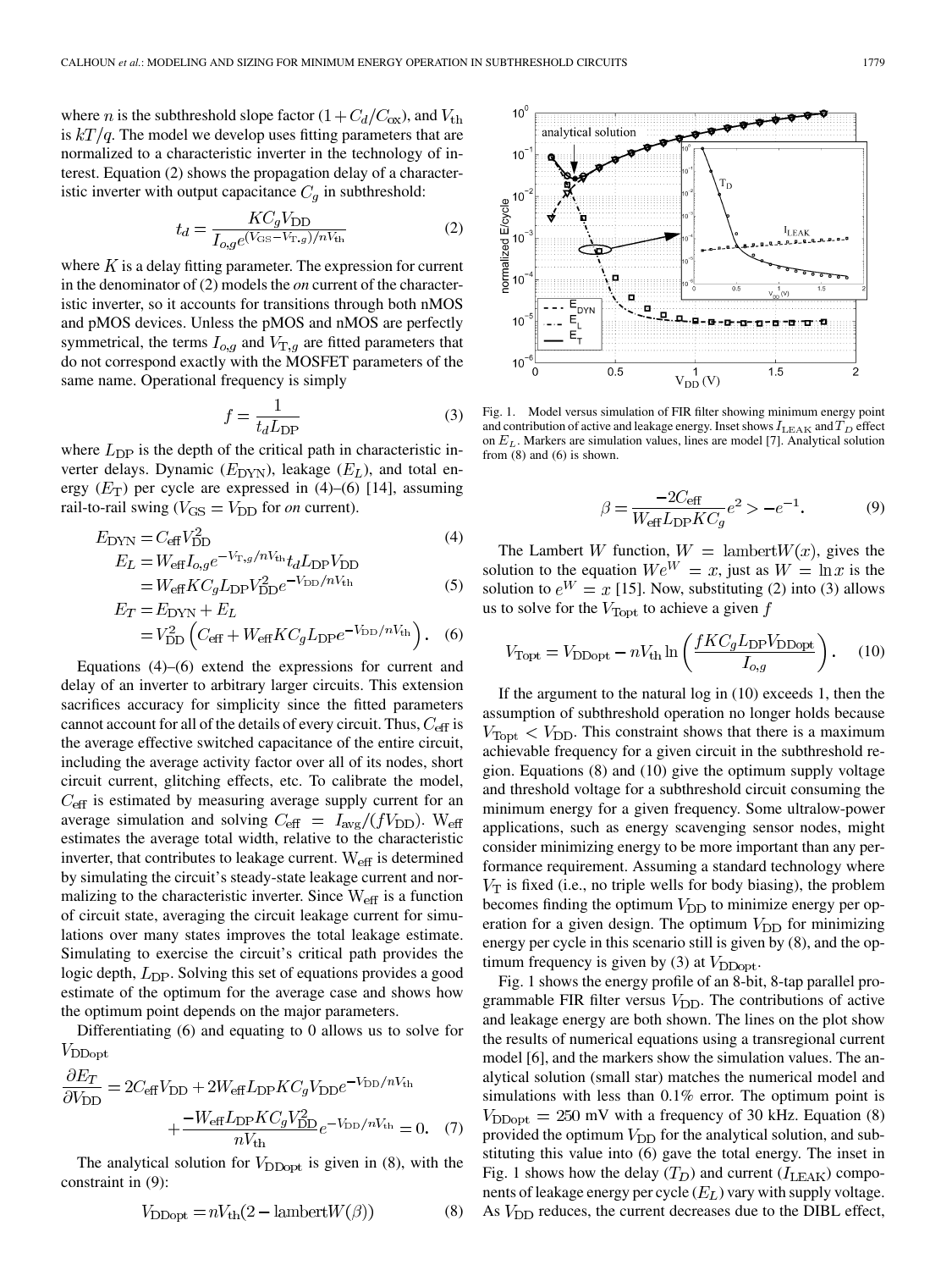

Fig. 2.  $V_{\text{DD}}$  optimum calculated with (8).  $\beta$  for ring oscillator ( $L_{\text{DP}} = 21$ ) fails constraint.  $\beta$  for 8  $\times$  8 parallel FIR filter and scalable FFT processor also shown.



Fig. 3. Energy per operation versus  $V_{\text{DD}}$  for a 21-stage ring oscillator has no minimum point. Markers show simulation data and lines show equations.

but the delay increases exponentially in the subthreshold region, leading to the increase in subthreshold  $E_L$ .

Equation (8) shows that the optimum  $V_{\text{DD}}$  value is independent of frequency and  $V_T$ . Instead, it is set by the relative significance of dynamic and leakage energy components as expressed in (9).  $E_L$  increases compared to the characteristic inverter in two ways. First, the ratio of  $C_{\text{eff}}/W_{\text{eff}}$  decreases, indicating that a greater fraction of the total width is idle and thereby drawing static current without switching. Second,  $L_{\rm DP}$  can increase. The larger resulting period gives more time for leakage currents to integrate, raising  $E_L$ . Fig. 2 shows the optimum  $V_{\text{DD}}$  values versus  $\beta$  for three examples. An FFT processor [\[13](#page-7-0)] and the FIR filter previously described have  $V_{\text{DDopt}}$  at 350 and 250 mV, respectively. The figure shows that a ring oscillator fails to meet the constraint. To see why, consider a single inverter with activity factor of one;  $W_{\text{eff}}$  and  $L_{\text{DP}}$  equal one,  $C_{\text{eff}}$  is close to  $C_g$ , and  $\beta$  does not meet the constraint in (9). Mathematically, this means that the derivative of  $E_T$  never equals zero. Physically, the leakage component for the single inverter or ring oscillator with high activity remains insignificant compared to dynamic energy over all supply voltages, as shown in Fig. 3. The true



Fig. 4. Lowering  $V_T$  does not improve the energy per operation in the subthreshold region.



Fig. 5. Minimum achievable voltage retaining 10%–90% output swing for  $0.18-\mu$ m ring oscillator across process corners (simulation).

optimum  $V_{\text{DD}}$  in this case is the lowest voltage for which the circuit functions. Circuits with higher relative leakage energy, like the FIR filter or FFT processor, have less negative  $\beta$  and thus higher optimum  $V_{\text{DD}}$ .

Fig. 4 shows theoretically why the optimum  $V_{\text{DD}}$  is independent of  $V_T$ . As  $V_T$  decreases in the figure, the subthreshold current increases exponentially as shown by the rise in  $E_L$  at super $V_T$  voltages. The subthreshold *on* current also increases exponentially, so  $T_D$  decreases exponentially in subthreshold and offsets the rise in  $I_{\text{LEAK}}$  such that  $E_L$  does not change in the subthreshold region. When  $V_T$  decreases too far, then  $V_{\text{DDopt}} > V_{\text{T}}$  so the subthreshold equations become invalid. The figure shows that  $E_L$  physically exceeds  $E_{\text{DYN}}$  for extremely low  $V_T$  in this filter example. Of course, the advantage to lowering  $V_T$  is increased performance in the subthreshold region for the same energy per operation.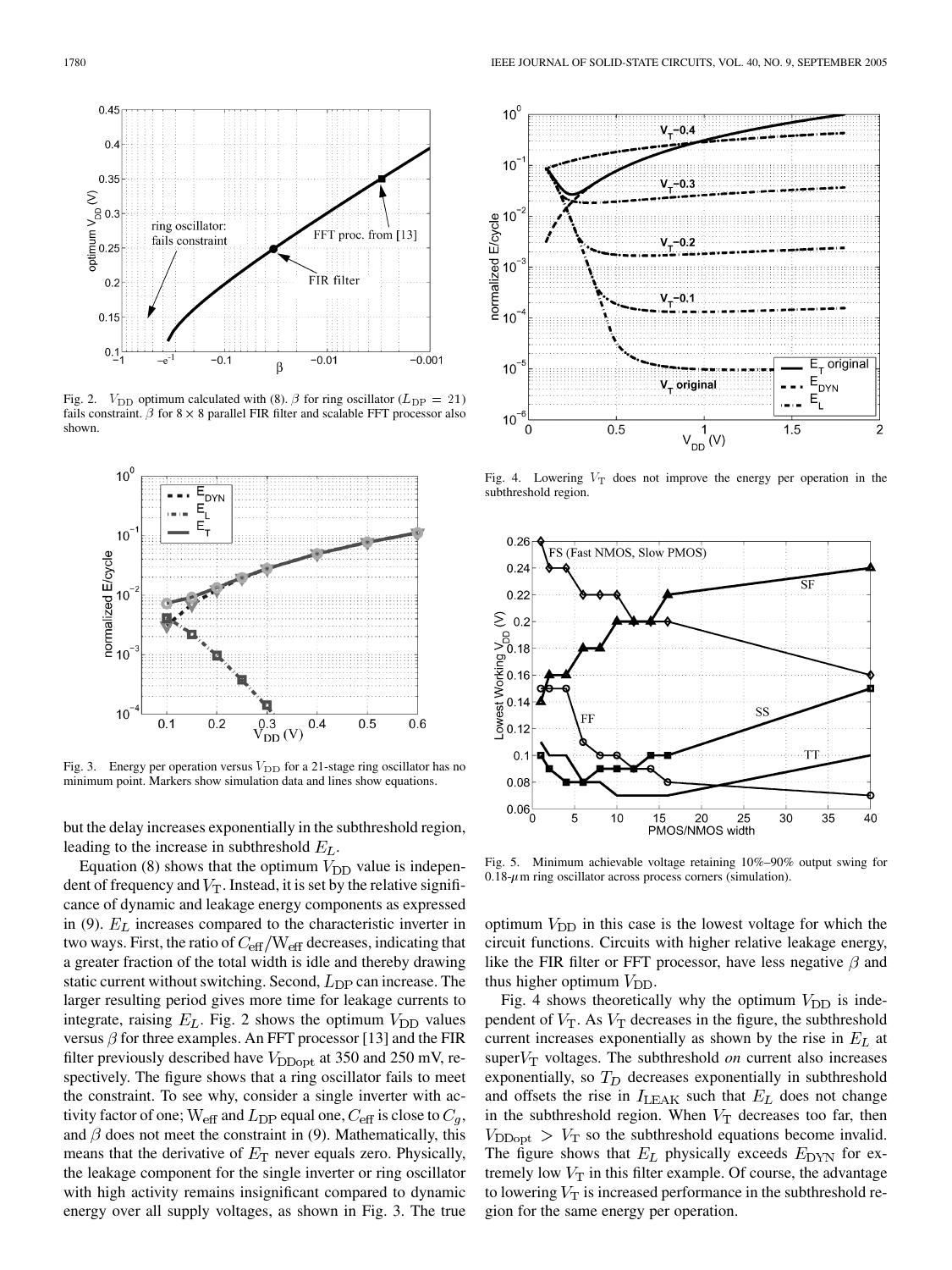

Fig. 6. (a) VTC and (b) 9-stage ring oscillator output at the minimum  $V_{\text{DD}}$  for the typical corner (simulation). PMOS/NMOS width ratio of 12 minimizes operational  $V_{\text{DD}}$  but increases energy consumption.

#### III. SIZING AND MINIMUM OPERATING VOLTAGE

Transistor sizing impacts the functionality of CMOS circuits at low supply voltages. Minimum  $V_{\text{DD}}$  operation occurs when the pMOS and nMOS devices have the same current (e.g., [\[16](#page-7-0)]). Previous efforts have explored well biasing to match the device currents for minimum voltage operation of ring oscillators [[12\]](#page-7-0). Sizing can create the same symmetry in device current. Fig. 5 shows the minimum voltage for which a ring oscillator maintains 10%–90% voltage swing. The optimum  $pMOS/nMOS$  width across all process corners for this  $0.18 - \mu m$ technology is 12, because this size matches the subthreshold currents through the two types of devices. Fig. 6(a) shows the voltage transfer characteristics (VTCs) at the minimum  $V_{\text{DD}}$  of 70 mV for several  $P/N$  ratios. The gain is somewhat degraded, but the curve with  $P/N$  of 12 is symmetrical and shows good noise margins. Fig. 6(b) shows the output of a 9-stage ring oscillator at the minimum voltage for the same sizes.

Sizing according to this ratio allows for operation at lower  $V_{\text{DD}}$  but increases the energy consumed for a given  $V_{\text{DD}}$  (6). The energy savings from lowering  $V_{\text{DD}}$  are at best proportional to  $V_{\text{DD}}^2$  if leakage is still negligible. Fig. 5 shows that changing the  $P/N$  ratio in an inverter only decreases the minimum supply voltage by 60 mV, producing best case energy savings of  $0.20^2/0.26^2 = 0.6 \times$  due to voltage reduction. This improvement is not worthwhile if all pMOS devices are increased in size by  $12 \times$ . Thus, minimum sized devices are theoretically optimal for reducing energy per operation when accounting for the impact of sizing on voltage and energy consumed [\[17](#page-7-0)]. Process variation in deep-submicron processes imposes one restriction to applying this rule blanketly. The sigma for  $V_T$ variation due to random doping fluctuations is proportional to  $1/\sqrt{WL}$ , so minimum sized devices produce the worst case random  $V_T$  mismatch. Statistical analysis is necessary to confirm functionality in the face of process variation, and some devices might need to increase in size to ensure acceptable yield.

#### *A. Standard Cells and Minimum Energy*

Standard cell libraries help digital circuit designers to reduce the design time for complex circuits through synthesis. Most standard cell libraries focus on high performance, although including low-power cells is becoming more popular [\[18](#page-7-0)]. Lower power cells generally use smaller sizes. One standard cell library geared specifically for low power uses a reduced set of standard cells and branch-based static logic, to reduce parasitic capacitances. Eliminating complicated cells with large stacks of devices and using a smaller total number of logic functions was shown to reduce power and improve performance [[19\]](#page-7-0). Standard cell libraries have not been designed specifically for subthreshold operation. This section evaluates the performance of a  $0.18 - \mu m$  standard cell library in subthreshold operation.

We use the 8-bit, 8-tap FIR filter to compare normal cell selection with cells sized to minimize the operating voltage. Fig. 7 shows the minimum operating voltages for the different standard cells appearing in a normal synthesis of the FIR filter. The typical (TT) and worst case (FS and SF) process corners are shown. All of the cells operate at 200 mV at the typical corner, showing the robustness of static CMOS logic. Additionally, most of the cells operate at 300 mV in the worst case, which is close to the optimum performance shown in the previous section for the FIR filter. The cells which exhibit the worst case (failing below 400 mV) are flip-flops and complex logic gates with stacks of series devices (e.g., AOI). We eliminated the problematic cells by preventing the synthesis tool from selecting logic gates with large device stacks and by re-sizing the offending flip-flop cell [[17\]](#page-7-0).

Fig. 8 shows a schematic of the D-flip-flop. In the standard implementation, all of the inverters use small nMOS and only slightly larger pMOS devices except I3, which is several times larger to reduce  $C-Q$  delay. At the FS corner (fast nMOS, slow pMOS), the narrow pMOS in I6 cannot hold N3 at a one when CK is low. This is because the combined, strong off current in the nMOS devices in I6 and I3 (larger sized) overcomes the weakened, narrow pMOS device in I6. Tying back to the ring oscillator in Fig. 5, the combined nMOS devices create an effective  $P/N$  ratio that is less than one. To prevent this, we reduced the size of I3 and strengthened I6. The larger feedback inverter creates some energy overhead. However, the resized flip-flop can operate at 300 mV at all process corners in simulation. Fig. 9 shows the lowest operating voltage for the cells in the minimum- $V_{\text{DD}}$  FIR filter. The number of cell types has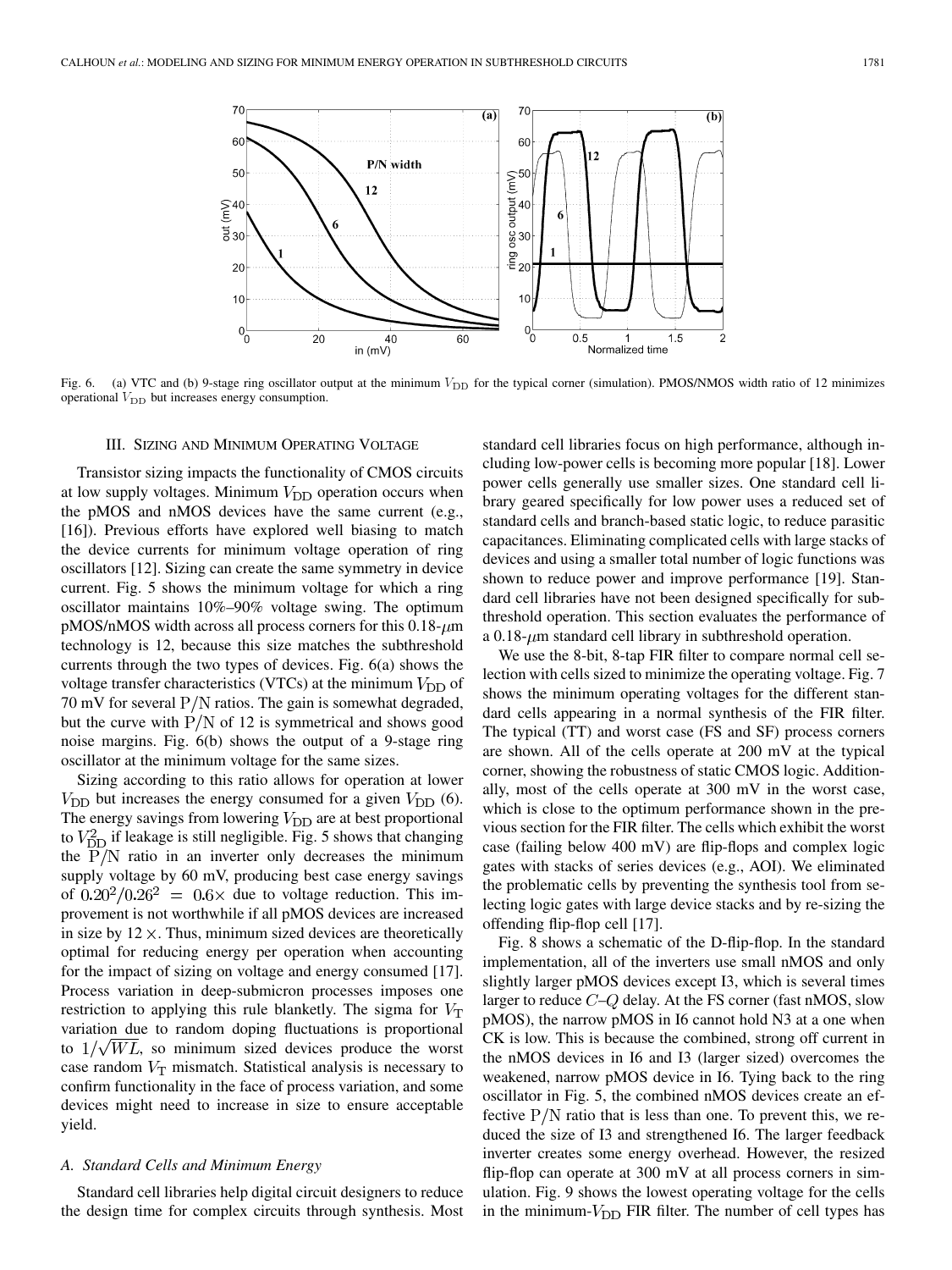

Fig. 7. Standard cell functionality in synthesized FIR filter using normal cell selection over process corners (simulation).



Fig. 8. Standard cell flip-flop at worst case failure point where  $CK = 0$  at FS corner (fast nMOS, slow pMOS).

reduced, and all of the cells work at 300 mV across all corners. The next section uses test chip measurements to compare the filter sized for minimum  $V_{\text{DD}}$  with the normal filter.

#### IV. MEASURED RESULTS FROM TEST CHIP

A 0.18- $\mu$ m, six metal layer, 1.8-V, 7 mm<sup>2</sup> test chip was fabricated to measure the impact of sizing on minimum energy operation of standard cells. The test chip features two programmable 8-bit, 8-tap FIR filters. Both filters produce nontruncated 19-bit outputs. The first filter was synthesized using the unmodified synthesis flow and normal cells (Fig. 7). The second filter was synthesized using the modified flow in which some cells were omitted and some cells were resized to minimize  $V_{\text{DD}}$  (Fig. 9). Both filters can operate using an external clock or an on-chip clock generated by a ring oscillator that matches the respective critical path delay of the filters.

Fig. 10 shows the measured performance versus  $V_{\text{DD}}$  for the two filters using their respective critical path ring oscillators. The minimum- $V_{\text{DD}}$  filter exhibits a 10% delay penalty over the standard filter. Both filters operate in the range of 3 kHz to 5 MHz over  $V_{\text{DD}}$  values of 150 mV to 1 V. Both filters are fully functional to below 200 mV.

Fig. 11 shows an oscilloscope plot of the standard filter working correctly at  $V_{\text{DD}} = 150 \text{ mV}$ . The clock in this plot is produced by the ring oscillator on-chip. The reduced drive current and large capacitance in the output pads of the chip cause the slow rise and fall times in the clock, but the signal is still full swing. One bit of the output is shown.

Fig. 12 shows the measured total energy per output sample of the two FIR filters versus  $V_{\text{DD}}$ . The solid line is an extrapolation of  $C_{\text{eff}}V_{\text{DD}}^2$  for each filter, and the dashed lines show the measured leakage energy per cycle. Both filters exhibit an optimum supply voltage for minimizing the total energy per cycle between 250 and 300 mV. There is a measured overhead energy per cycle of 50% in the filter sized for minimum  $V_{\text{DD}}$ . The figure also shows the worst case minimum  $V_{\text{DD}}$  for the two filters (cf. Figs. 7 and 8). Accounting for overhead at the worst case minimum  $V_{\text{DD}}$ , the minimum- $V_{\text{DD}}$  FIR offers a reduction in total energy of less than 10% at the worst case process corner, but this improvement comes at a cost of 50% at the typical corner.

Simulations show that the measured overhead cost in the minimum- $V_{\text{DD}}$  filter primarily results from restricting the cell set that the synthesis tool could use. Since the tool was not optimized for the smaller set of cells, we did not see the improvements that are possible through this approach [[19\]](#page-7-0). Using only sizing to create the minimum  $V_{\text{DD}}$  filter would have decreased the overhead. However, the shallow nature of the optimum point in Fig. 12 shows that the unmodified standard cell library does not use much extra energy by failing at a higher  $V<sub>DD</sub>$  at the worst case corner. Thus, existing libraries provide good solutions for subthreshold operation. Simulation shows that a minimum-sized implementation of the FIR filter has  $2 \times$ less switched capacitance than the standard FIR, so a mostly minimum-sized library theoretically would provide minimum energy circuits [[17\]](#page-7-0).

## V. MOVEMENT OF MINIMUM ENERGY POINT

This section examines the minimum energy point for a subthreshold system whose energy is the primary constraint. We assume that the system is implemented in a standard technology whose  $V_T$  is fixed (i.e., – no triple wells for body biasing). In this scenario, we examine the problem of setting  $V_{\text{DD}}$  to minimize energy per operation. The following section demonstrates how this solution can change based on operating parameters.

## *A. Operating Conditions*

Equations (8) and (9) show that any relative increase in the leakage component of energy per cycle will push the optimum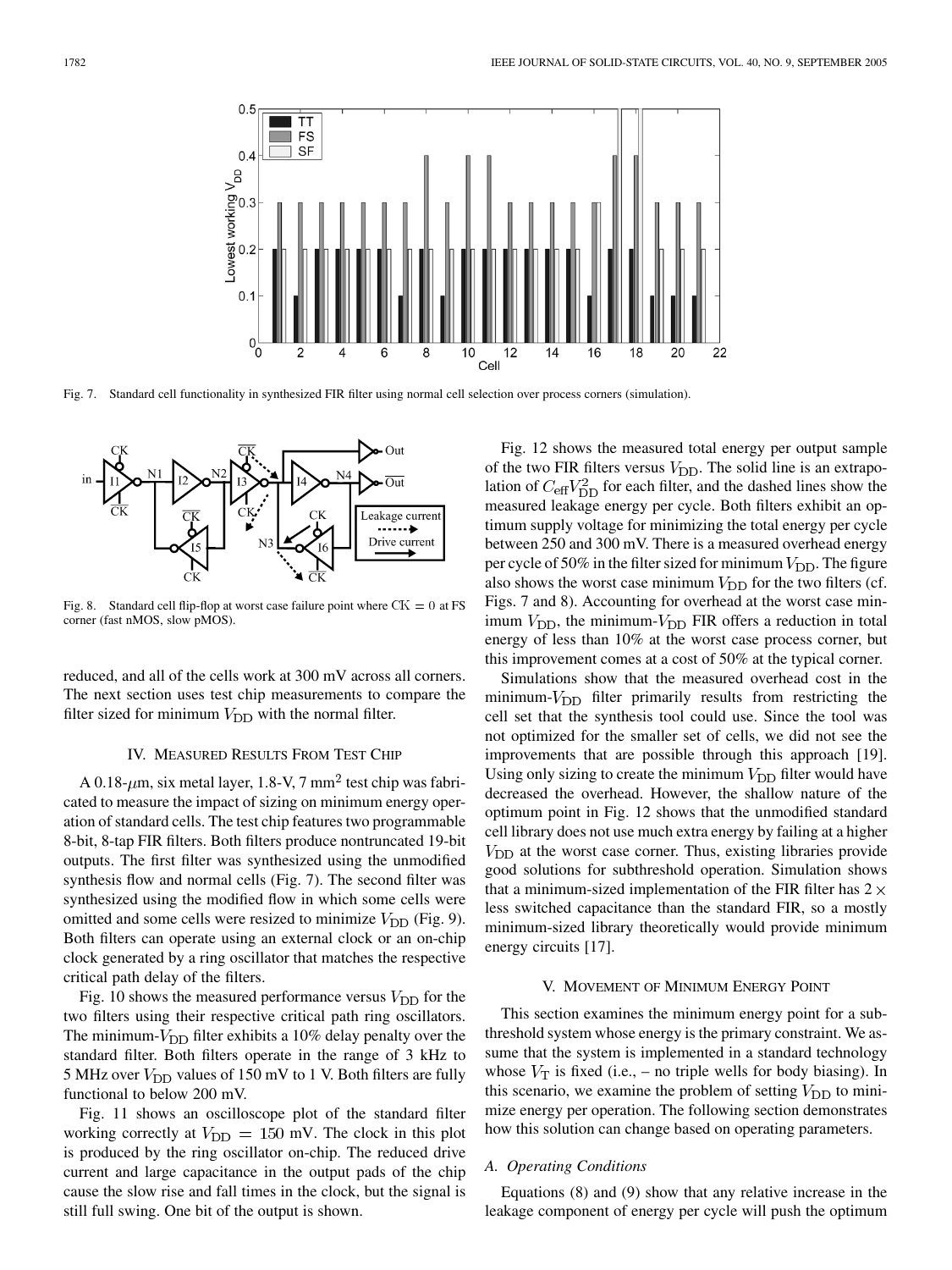

Fig. 9. Standard cell functionality in synthesized FIR filter using cells sized to minimize  $V_{\text{DD}}$  over process corners (simulation).



Fig. 10. Measured performance of programmable FIR filters on the test chip. Standard FIR is 10% faster than the minimum-voltage FIR.



Fig. 11. Oscilloscope plot from the test chip showing  $V_{\text{DD}} = 150 \text{ mV}$  filtering operation with ring oscillator clock at 3.2 kHz.

 $V<sub>DD</sub>$  higher, and the frequency at the optimum point also increases. This corresponds to any decrease in  $E_{\text{DYN}}$  or increase in  $E_L$ . Likewise, any decrease in  $E_L$  or increase in  $E_{\text{DYN}}$  will lower the optimum  $V_{\text{DD}}$ . These types of changes can occur for a given circuit without changing its intrinsic attributes.

For example, consider using the FIR filter in a system whose workload,  $\omega$ , changes widely. This might be in a video context where the processing per frame depends on the difference be-



Fig. 12. Measured energy per operation of the FIR filters on the test chip.

tween consecutive frames. If the current frame is nearly identical to the previous, then very little work is required. A scene change, on the other hand, could demand the maximum number of computations. Assuming the clock is gated when no computation is required and normalizing to one cycle,  $C_{\text{eff}}$  per cycle becomes  $\omega C_{\text{eff}}$  in (4).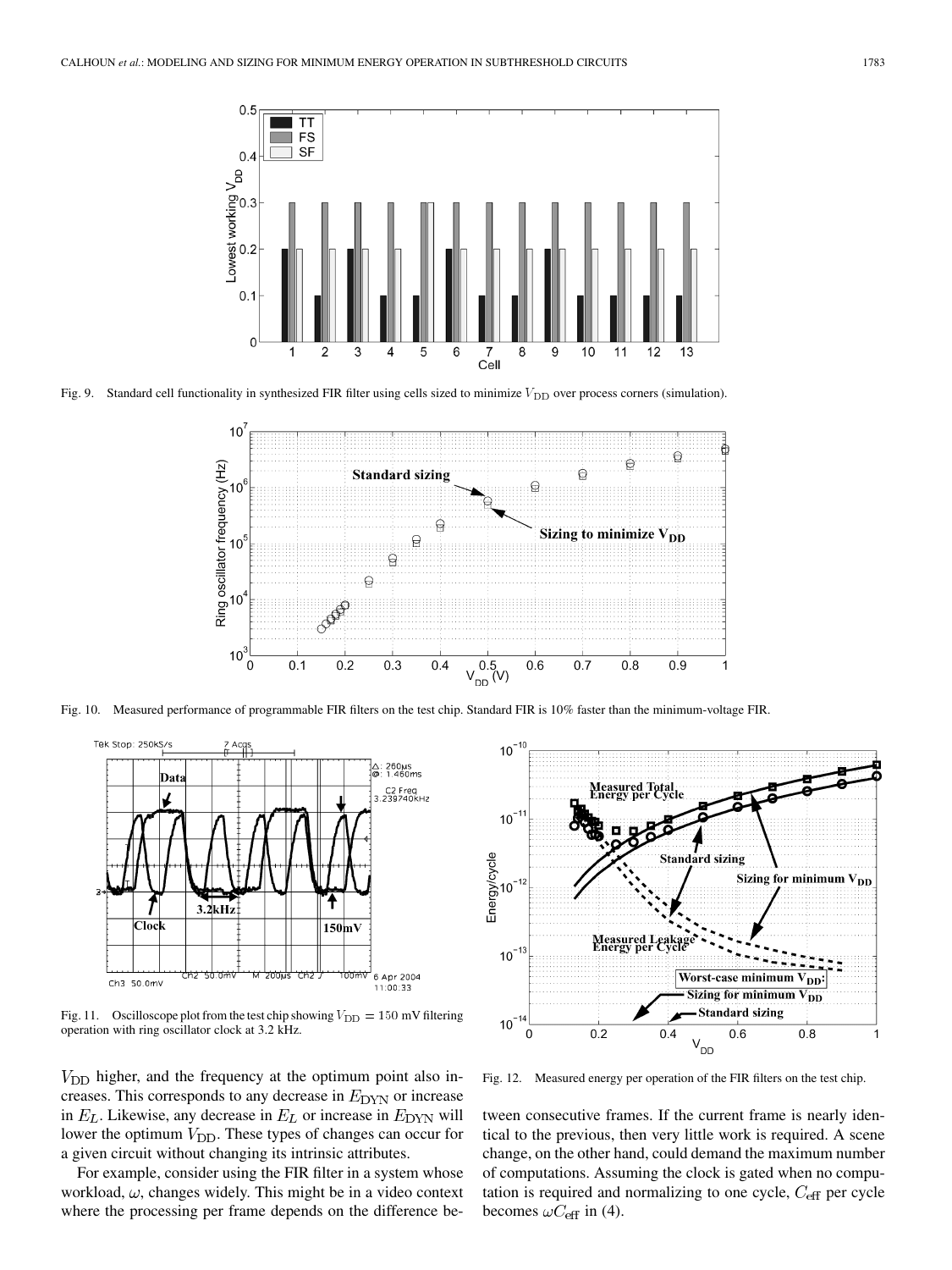

Fig. 13. Normalized energy (left) and optimum  $V_{\rm DD}$  (right) for FIR versus workload,  $\omega$ . Simulation  $V_{\rm DD}$  quantized to 100 mV.



Fig. 14. Normalized energy (left) and optimum  $V_{\rm DD}$  (right) for FIR versus duty cycle, d. Simulation  $V_{\rm DD}$  quantized to 100 mV.

Duty cycle  $d$  also can vary widely. A lower duty cycle means that the circuit spends more idle cycles (e.g., waiting for data) per active cycle. Consequently, the leakage contribution per operation increases, which corresponds to replacing  $W_{\text{eff}}$  with  $W_{\text{eff}}/d$  in (5). Normalizing to one cycle, we include duty cycle and workload in the analytical model and solve the equation set again to find the optimum  $V_{\text{DD}}$ , resulting in a new equation for  $\beta$ 

$$
\beta = \frac{-2\omega C_{\text{eff}}}{\frac{W_{\text{eff}}}{d}L_{\text{DP}}KC_g}e^2 > -e^{-1}.
$$

Figs. 13 and 14 show the effects of our simplified workload and duty cycle examples on the minimum energy and optimum  $V_{\text{DD}}$  of the FIR filter. The figures compare the numerical result with the analytical model and with simulation. The supply voltage for the simulations was quantized to 100 mV increments. The quantization causes most of the error for values of  $\omega$  and d close to one. The error in modeled energy at low values of  $\omega$  and d occurs because the optimum  $V_{\text{DD}}$  has exceeded  $V_{\text{T}}$ . Thus, the assumption of subthreshold operation implicit to the analytical model becomes invalid. The numerical model is also less accurate in that region. The analytical result matches the numerical values quite well until  $V_{\text{DDopt}}$  nears  $V_{\text{T}}$ .

Large reductions in either  $\omega$  or  $d$  result in increased optimum  $V_{\text{DD}}$ , but the total energy per operation (normalized to one cycle) decreases as workload decreases and increases when duty cycle decreases. Clearly, knowing the average workload and duty cycle of a circuit can impact the choice of optimum supply voltage. The operational frequency, and thus the data rate, implicitly changes with  $V_{\text{DD}}$  in these figures. A system in which these parameters vary widely would benefit from closed-loop tracking of the optimum point since Figs. 13 and 14 show a large variation in the minimum energy.

The optimum point also depends on temperature, but the sensitivity over the range of possible operating temperatures is not as large. Fig. 15 shows the effect of temperature on the components of energy. The numerical model shown in Fig. 15 accounts for temperature dependence by decreasing the effective threshold voltage and increasing mobility  $(I_{\text{off}})$  at higher temperatures as in [\[20](#page-7-0)]. These changes to the numerical model match well with simulation across most of the temperature range, but they underestimate the leakage energy at high temperatures. The threshold voltage drop accompanying a temperature increase raises the leakage current exponentially. This effect appears in the figure at higher  $V_{\text{DD}}$  where  $I_{\text{LEAK}}$ dominates  $E_L$ . The lower  $V_T$  also causes the delay to decrease, countering the rise in  $I_{\text{LEAK}}$ , so the total effect on  $E_L$  is not so pronounced at lower  $V_{\text{DD}}$  where the delay component dominates. Consequently, the total leakage energy does not change enormously near the minimum energy point. It does increase by several times, however, and the optimum  $V_{\text{DD}}$  increases by about 100 mV over the full temperature range.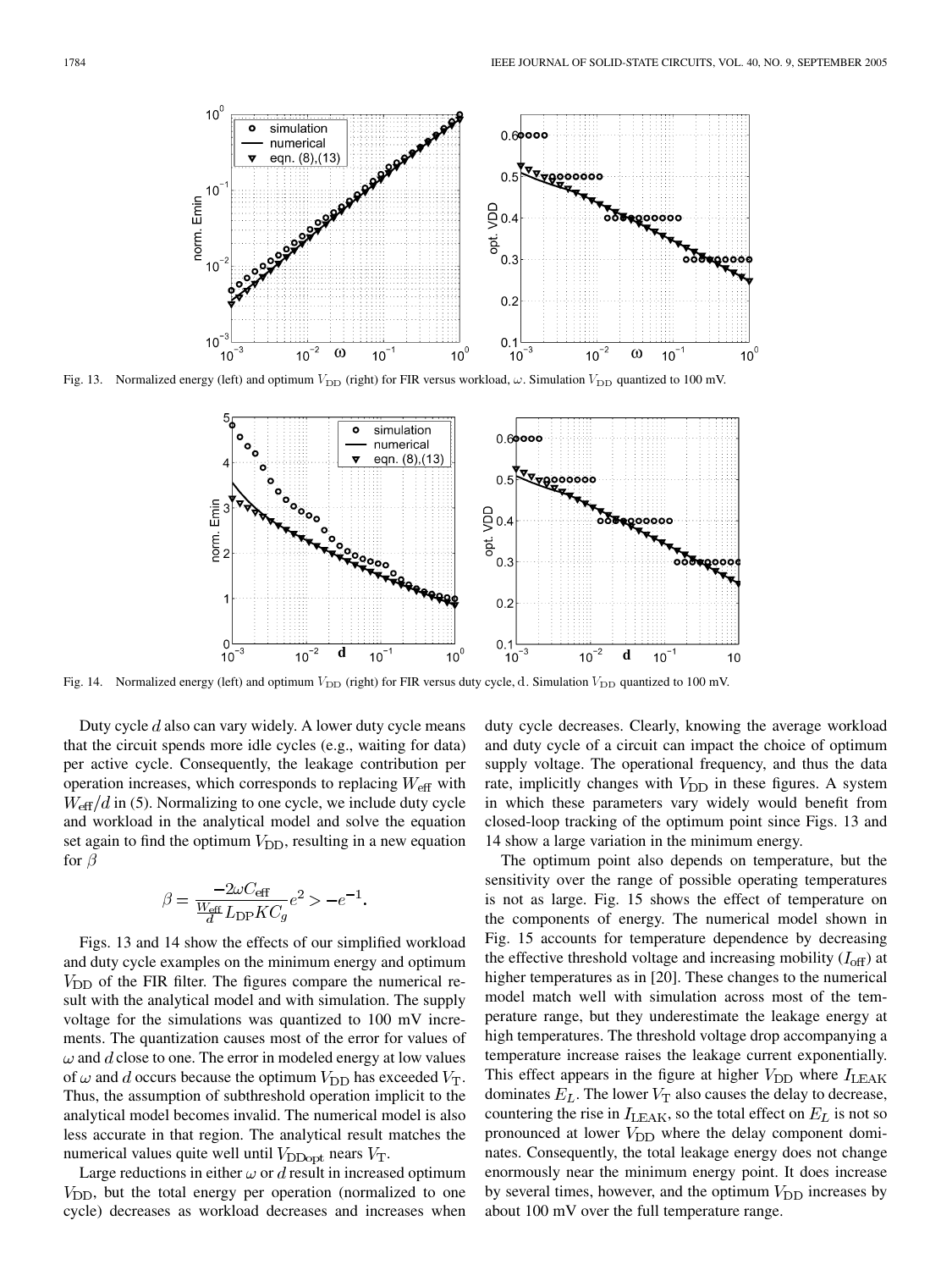<span id="page-7-0"></span>

Fig. 15. Dependence of minimum energy point on temperature shown in simulation (markers) and by the numerical model (lines). Temperature varies from 25  $\,^{\circ}$ C to 115  $\,^{\circ}$ C.



Fig. 16. Annotated die photograph of  $0.18-\mu$ m subthreshold FIR test chip.

# VI. CONCLUSION

This paper has examined minimum energy operation for subthreshold circuits. We have shown that the minimum energy point depends on the technology, the characteristics of the design, and on operating conditions such as temperature, duty cycle, and workload. The optimum  $V_{\text{DD}}$  for minimizing energy per operation changes over several hundred millivolts when these parameters vary, pointing to the importance of tracking the optimum point or carefully characterizing a design before choosing  $V_{\text{DDoot}}$ . We introduced an analytical solution for the optimum  $V_{\text{DD}}$  and  $V_{\text{T}}$  to minimize energy for a given frequency in the subthreshold region. Simulations matched the analytical value within a few percent as long as the subthreshold assumption was valid. We also examined device sizing for subthreshold operation. For typical circuits and modern technologies, the optimum supply voltage for minimizing power is higher than the failure point for minimum sized devices at the typical corner. Thus, minimum sized devices are theoretically optimal for minimizing power. Even if the minimum energy point for

a certain process corner or unusual circuit occurs at a supply voltage where minimum sized devices cannot function, the shallow nature of the optimum prevents up-sizing to reduce the minimum possible operating voltage from being worthwhile. Measurements from a test chip, shown in Fig. 16, confirm that existing static CMOS standard cell libraries function well in sub-threshold. Resizing or restricting cell usage in such libraries can lower the worst case minimum  $V_{\text{DD}}$ , but the overhead increases energy consumption at the typical corner. In theory, a standard cell library primarily using minimum-sized devices would minimize energy per operation.

#### **REFERENCES**

- [1] R. Amirtharajah *et al.*, "A micropower programmable DSP powered using a MEMS-based vibration-to-electric energy converter," in *IEEE Int. Solid-State Circuits Conf. (ISSCC) Dig. Tech. Papers*, 2000, pp. 362–363.
- [2] A. Wang, A. P. Chandrakasan, and S. V. Kosonocky, "Optimal supply and threshold scaling for subthreshold CMOS circuits," in *Proc. IEEE Annu. Symp. VLSI*, 2002, pp. 5–9.
- [3] J. Burr and A. Peterson, "Ultra low power CMOS technology," in *Proc. 3rd NASA Symp. VLSI Design*, 1991, pp. 4.2.1–4.2.13.
- [4] R. Gonzalez, B. Gordon, and M. Horowitz, "Supply and threshold voltage scaling for low power CMOS," *IEEE J. Solid-State Circuits*, vol. 32, no. 8, pp. 1210–1216, Aug. 1997.
- [5] M. Stan, "Optimal voltages and sizing for low power," in *Proc. Int. Conf. VLSI Design*, 1999, pp. 428–433.
- [6] K. Nose and T. Sakurai, "Optimization of VDD and VTH for low-power and high-speed applications," in *Proc. Design Automation Conf.*, 2000, pp. 469–474.
- [7] A. Bhavnagarwala, B. Austin, K. Bowman, and J. Meindl, "A minimum total power methodology for projecting limits on CMOS GSI," *IEEE Trans. Very Large Scale Integrat. (VLSI) Syst.*, vol. 8, no. 3, pp. 235–251, Jun. 2000.
- [8] J. Kao, M. Miyazaki, and A. Chandrakasan, "A 175-mV multiply-accumulate unit using an adaptive supply voltage and body bias architecture," *IEEE J. Solid-State Circuits*, vol. 37, no. 11, pp. 1545–1554, Nov. 2002.
- [9] R. Brodersen *et al.*, "Methods for true power minimization," in *Proc. IEEE/ACM Int. Conf. Computer Aided Design*, 2002, pp. 35–42.
- [10] E. Vittoz, "Micropower techniques," in *Design of VLSI Circuits for Telecommunication and Signal Processing*, J. E. Franca and Y. P. Tsividis, Eds. Englewood Cliffs, NJ: Prentice-Hall, 1994, ch. 5.
- [11] H. Kim and K. Roy, "Ultra-low power DLMS adaptive filter for hearing aid applications," in *Proc. Int. Symp. Low Power Electronics and Design*, 2001, pp. 352–357.
- [12] A. Bryant *et al.*, "Low-power CMOS at  $V \, \mathrm{d} \, \mathrm{d} = 4kT/q$ ," in *Proc. Device Research Conf.*, 2001, pp. 22–23.
- [13] A. Wang and A. Chandrakasan, "A 180 mV FFT processor using subthreshold circuit techniques," in *IEEE Int. Solid-State Circuits Conf. (ISSCC) Dig. Tech. Papers*, 2004, pp. 292–293.
- [14] B. H. Calhoun and A. Chandrakasan, "Characterizing and modeling minimum energy operation for subthreshold circuits," in *Proc. IEEE Int. Symp. Low Power Electronics and Design (ISLPED)*, 2004, pp. 90–95.
- [15] R. Corless *et al.*, "On the Lambert W function," *Adv. Comput. Math.*, vol. 5, pp. 329–359, 1996.
- [16] G. Schrom and S. Selberherr, "Ultra-low-power CMOS technologies," in *Proc. Int. Semiconductor Conf.*, 1996, pp. 237–246.
- [17] B. H. Calhoun, A. Wang, and A. Chandrakasan, "Device sizing for minimum energy operation in subthreshold circuits," in *Proc. IEEE Custom Integrated Circuits Conf. (CICC)*, 2004, pp. 95–98.
- [18] C. Piguet, "Design of low-power libraries," in *Proc. IEEE Int. Conf. Electronics, Circuits and Systems*, vol. 2, Sep. 1998, pp. 175–180.
- [19] C. Piguet et al., "Low-power low-voltage library cells and memories," in *Proc. IEEE Int. Conf. Electronics, Circuits and Systems*, 2001, pp. 1521–1524.
- [20] A. Bellaouar, A. Fridi, M. J. Elmasry, and K. Itoh, "Supply voltage scaling for temperature insensitive CMOS circuit operation," *IEEE Trans. Circuits Syst. II, Express Briefs*, vol. 45, no. 3, pp. 415–417, Mar. 1998.